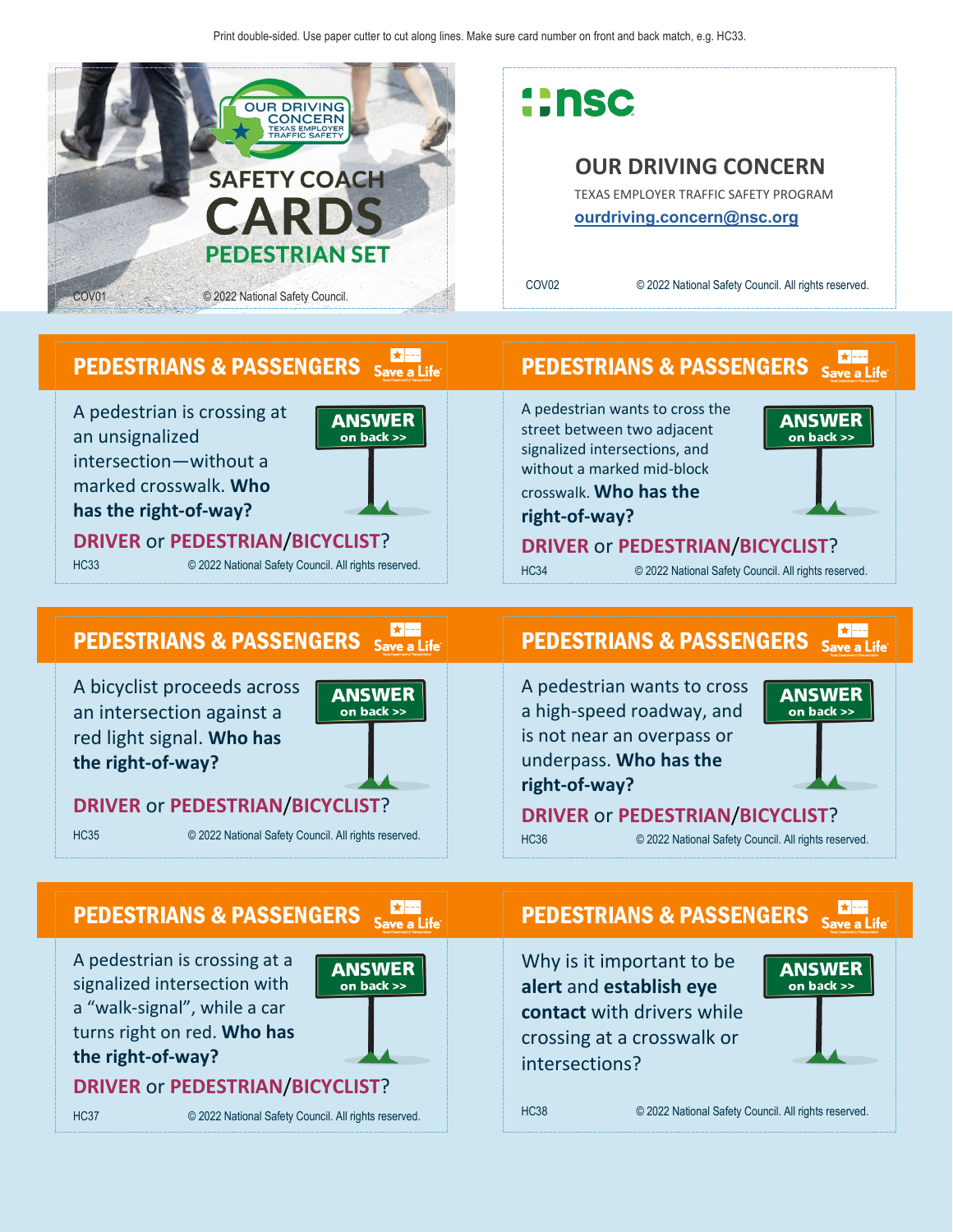# **::nsc**

Contact **[ourdriving.concern@nsc.org](mailto:ourdriving.concern@nsc.org)** today for more information about the free **Our Driving Concern** program for employers.

If you love these free Safety Coach Cards, there are many more **FREE resources** your company can use to train employees and reduce costs!

COV02

# **::nsc**

These **Safety Coach** cards can be used in or out of the office setting.

COV01

#### 8 PEDESTRIANS & PASSENGERS PEDESTRIANS & PASSENGERS **Answer: Driver Answer: Pedestrian**/**Bicyclist** Pedestrians cannot legally cross the street Vehicles must yield to pedestrians at between two adjacent signalized intersections unsignalized intersections whether or (traffic lights) unless there is a marked mid-block crosswalk. However, a driver should yield no not there are stop signs, and whether matter who has the right of way if a pedestrian is or not the crosswalks are marked. close enough to be in potential danger. HC33 HC34

#### PEDESTRIANS & PASSENGERS  $\ddot{\phantom{a}}$ PEDESTRIANS & PASSENGERS **Answer: Driver Answer: Driver** Pedestrians are specifically prohibited Just like vehicles, pedestrians and from crossing high-speed roadways cyclists must always follow traffic except at an overpass or underpass. controls such as signage and signals when crossing the street. HC36 HC35

 $\mathbf{a}$ 

### PEDESTRIANS & PASSENGERS

#### **Pedestrians need to be alert when crossing!**

- Look for cars approaching in **each travel lane** to be crossed.
- Look **LEFT**, **RIGHT**, **LEFT**.
- Make **eye contact** with drivers of each vehicle before walking in front of them.
- Proceed with **caution**, knowing that the first stopped car may prevent you from being seen by the drivers of cars in other lanes.

HC38

## PEDESTRIANS & PASSENGERS

 $\ddot{\phantom{a}}$ 

### **Answer: Pedestrian**/**Bicyclist**

While the driver must yield to the pedestrians, pedestrians should still check for both left- and rightturning vehicles, and decide whether the drivers of those vehicles can see them. **Never trust that an approaching driver will yield—watch to see if the car stops before proceeding!**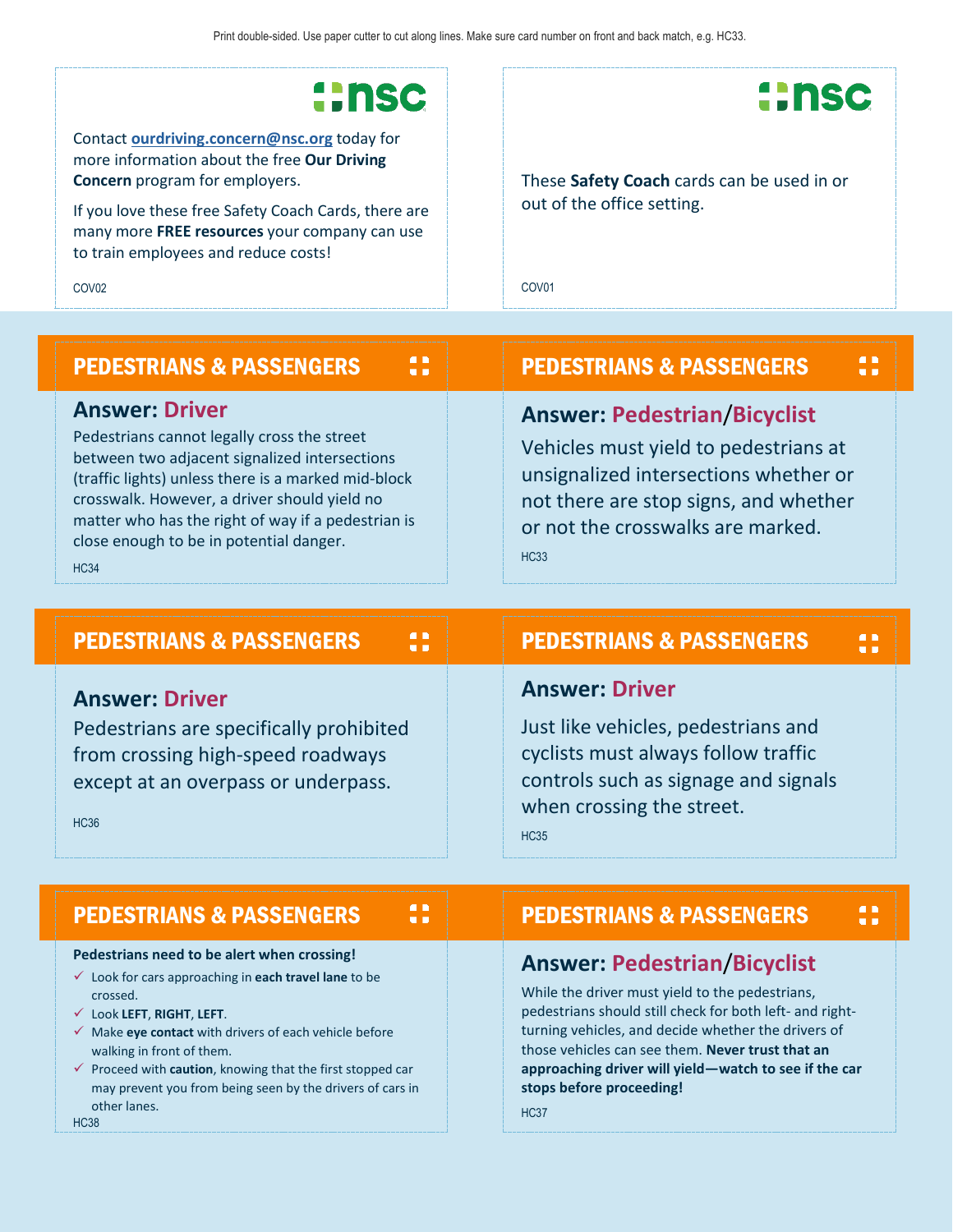

or baby unattended in a vehicle in your workplace parking lot, what is the **first thing** you should do?



HC05 © 2022 National Safety Council. All rights reserved.

**children have died from vehicular heatstroke.** 

What percentage of these incidents occurred while a parent or caregiver was at places of work?



HC06 © 2022 National Safety Council. All rights reserved.

### PEDESTRIANS & PASSENGERS Save a Life

Child heatstroke deaths in hot cars happen only to bad parents or careless caregivers.



**TRUE** or **FALSE**?

HC07 © 2022 National Safety Council. All rights reserved.

PEDESTRIANS & PASSENGERS Save a Life

Why should you **always** lock your vehicle when parking at your workplace, in a public parking lot, or on your own driveway?



HC08 © 2022 National Safety Council. All rights reserved.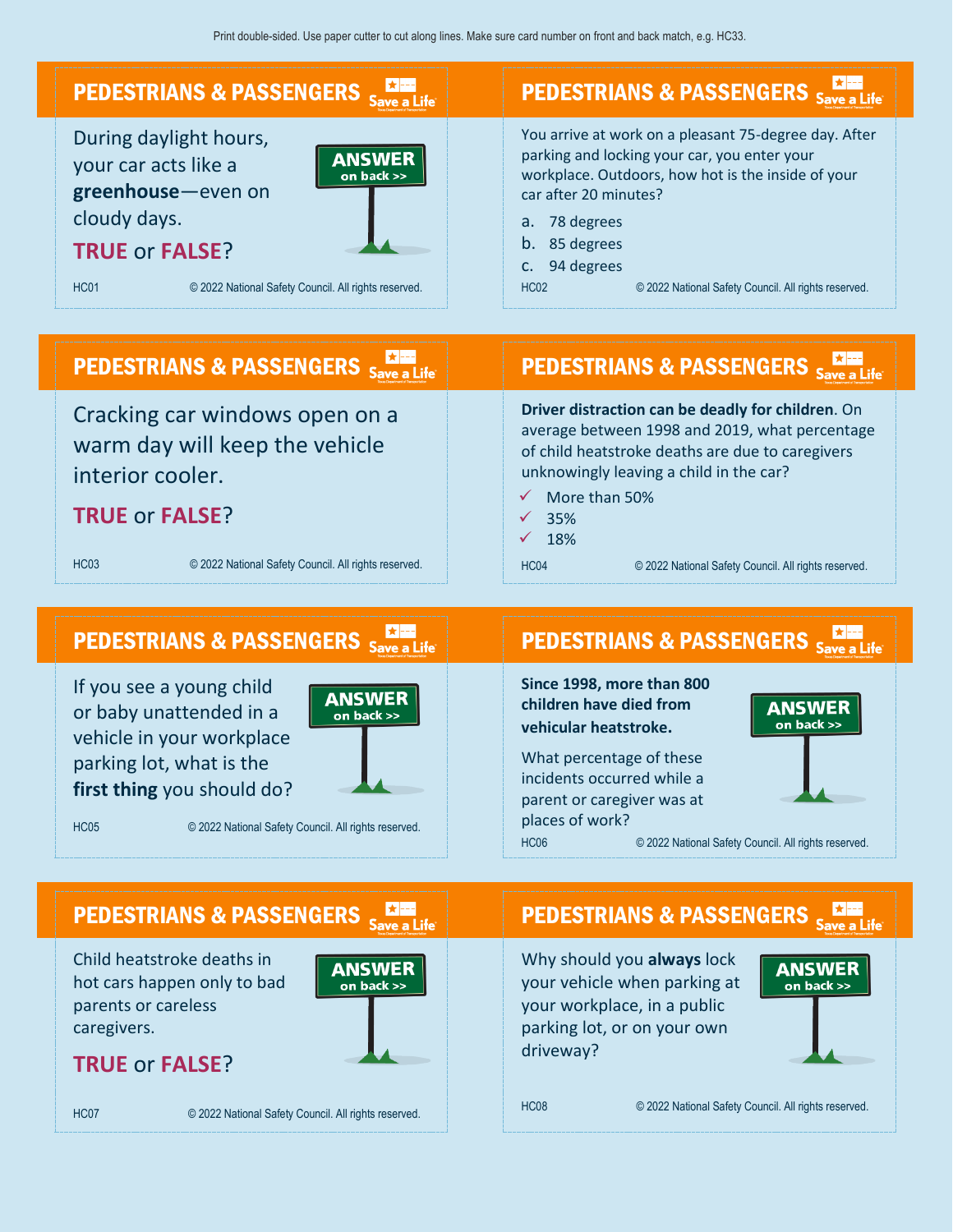| $\blacksquare$<br><b>txdrivingconcern.org</b><br>$\blacksquare$     | <b>txdrivingconcern.org</b>                        |
|---------------------------------------------------------------------|----------------------------------------------------|
| <b>Answer: 94 degrees</b>                                           | <b>Answer: TRUE</b>                                |
| $\checkmark$ Are you surprised?                                     | Sunlight passes through the windows and heats up   |
| $\checkmark$ On average, the temperature inside a vehicle will rise | objects inside the vehicle, like the dashboard and |
| 19 degrees in just 10 minutes!                                      | seats. These in turn warm the air inside the car.  |
| $\checkmark$ Even on mild or cloudy days, temperatures inside       | The trapped air continues to warm to as much as    |
| vehicles can reach life-threatening levels.                         | 50 degrees higher than the outside air             |
| SOURCE: noheatstroke.org                                            | temperature.                                       |
| <b>HC02</b>                                                         | <b>HC01</b>                                        |

### txdrivingconcern.org

#### **Answer: More than 50%**

txdrivingconcern.org

In one real life scenario, a woman received a call from work while driving her child to day care. The call was upsetting and she drove straight to work instead of dropping off her child at day care. This can happen to anyone. **Distraction while driving must be avoided!** HC04

### txdrivingconcern.org

8

8

 $\blacksquare$  $\blacksquare$ 

### **Answer: FALSE**

In a study of heat stress from enclosed vehicles, the data show that cracking the vehicle windows **did NOT reduce the rate of temperature rise** inside the vehicle.

HC03

### txdrivingconcern.org

#### **Answer: 24%**

NSC advises parents and caregivers to **stick to a routine and avoid distractions** to reduce the risk of forgetting a child. Secure a purse, briefcase or even a left shoe in the back seat to force you to take one last look before walking away.

SOURCE: noheatstroke.org HC06

#### **First: Call 9-1-1 immediately**

- $\checkmark$  Have someone else search for the driver or ask the facility to page them.
- $\checkmark$  Don't wait more than a few minutes for the driver to return.
- $\checkmark$  If the child is not responsive or is in danger of heatstroke, immediately take action to remove the child from the vehicle and stay with the child until help arrives. HC05

### txdrivingconcern.org

8

25% of child deaths in hot cars occur when **children enter unlocked vehicles**, often to play hide and seek, or from curiosity.

Keep car doors locked so children cannot gain access, and teach them that cars are not play areas.

HC08

### txdrivingconcern.org

#### **Answer: FALSE**

Distraction can affect **anyone** such that they can forget a child is in the car. Among those who've lost children to hot car deaths are a dentist, a postal clerk, a social worker, a police officer, an accountant, a soldier, a paralegal, a preacher, an electrician, a Protestant clergyman, a rabbinical student, a mechanic, a stay-at-home mother, a teacher, a nurse, a construction worker, and an assistant principal.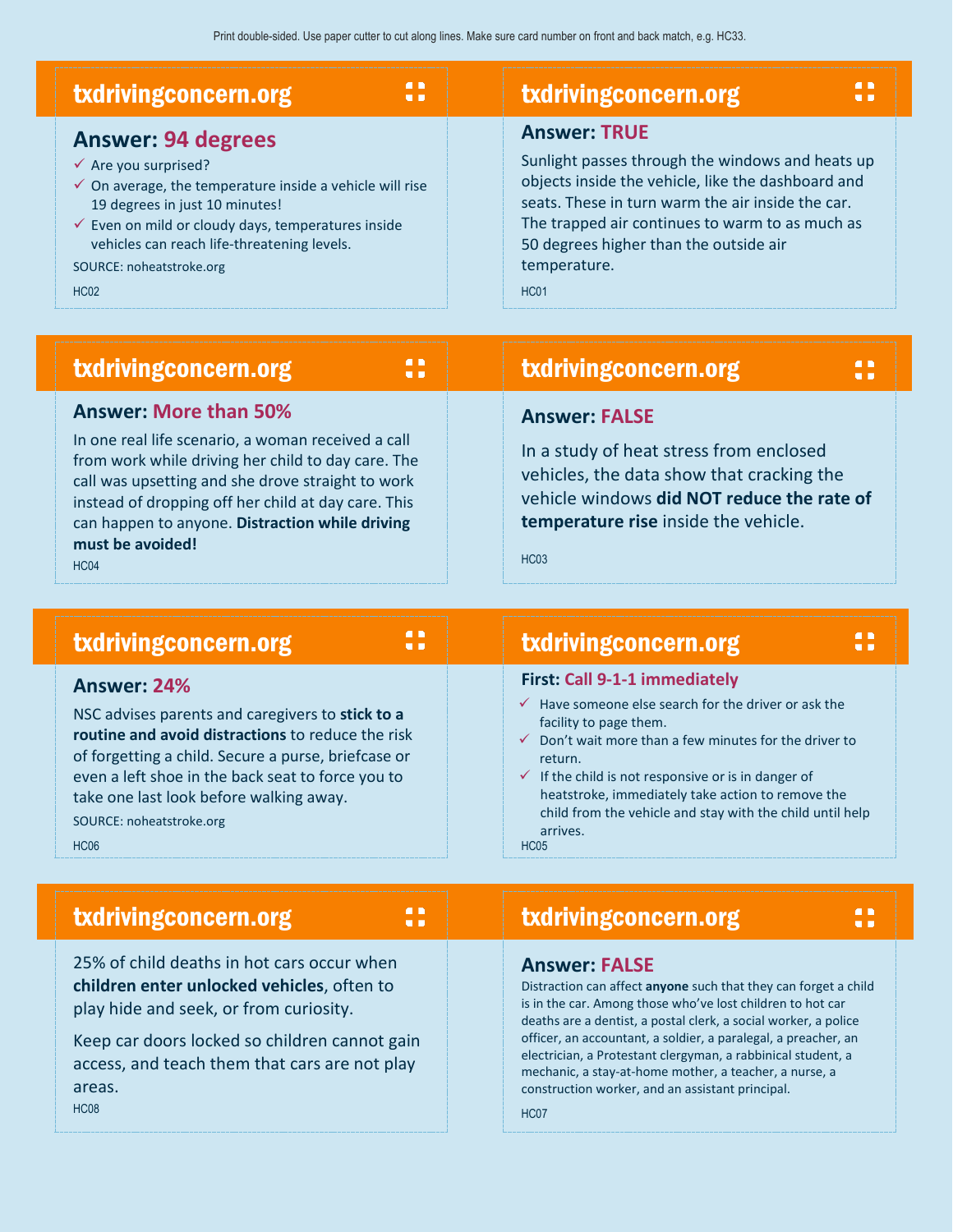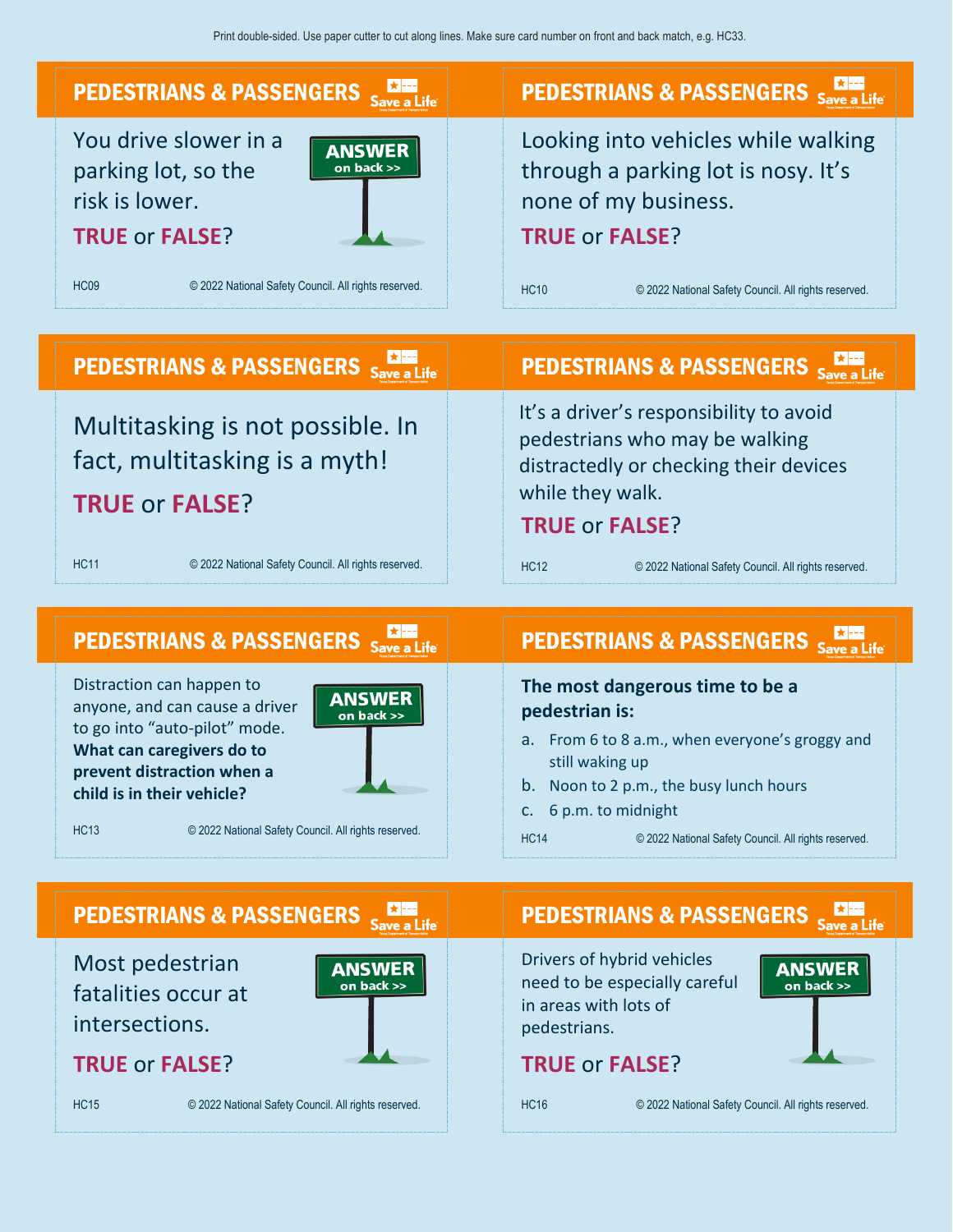| $\blacksquare$<br>txdrivingconcern.org<br>u p                                                                                                                                                             | $\blacksquare$<br>txdrivingconcern.org                                                                                                                                                                                                                                 |
|-----------------------------------------------------------------------------------------------------------------------------------------------------------------------------------------------------------|------------------------------------------------------------------------------------------------------------------------------------------------------------------------------------------------------------------------------------------------------------------------|
| <b>Answer: FALSE</b><br>It may seem like you are snooping, but<br>look, look, and look as you walk. Pay<br>attention to help ensure that unattended<br>children are not left in a vehicle.<br><b>HC10</b> | <b>Answer: FALSE</b><br>Parking lots are riskier than you may think.<br>The National Safety Council found that, on<br>average, at least 60,000 are injured and 500 or<br>more die in the 50,000 plus crashes in parking<br>lots and garages every year.<br><b>HC09</b> |
| $\blacksquare$<br>txdrivingconcern.org<br>$\blacksquare$                                                                                                                                                  | txdrivingconcern.org                                                                                                                                                                                                                                                   |

#### **Answer: FALSE**

Walking while distracted is a growing cause of pedestrian fatalities. **It's up to pedestrians and drivers both** to be watchful and alert in parking lots, at intersections, and on roadways.

**Do not be a distracted walker OR a distracted driver.** HC12

**Answer: TRUE**

Multiple scientific studies prove that your brain **cannot** perform two mentally demanding tasks *at the same time*. Rather, your brain does what's called "**switch-tasking**"—which can cause distraction. Distraction can be deadly in a parking lot with pedestrians walking around.

HC11

| <b>AD</b><br><b>txdrivingconcern.org</b><br>$\blacksquare$                                                                                                                                       |  | $\blacksquare$<br>txdrivingconcern.org<br>$\blacksquare$                                                                                                                                                                                                                                                                               |  |
|--------------------------------------------------------------------------------------------------------------------------------------------------------------------------------------------------|--|----------------------------------------------------------------------------------------------------------------------------------------------------------------------------------------------------------------------------------------------------------------------------------------------------------------------------------------|--|
| <b>Answer: c</b><br>The hours of 6 p.m. to midnight were the<br>most dangerous times for pedestrians, and<br>this has gotten steadily worse in recent<br>years. (NHTSA FARS data)<br><b>HC14</b> |  | $\checkmark$ Place an item you will need at your<br>destination in the back seat. This will<br>reinforce your need to look in the back seat.<br>$\checkmark$ Make sure the item you've placed in the back<br>seat is <b>secure</b> so that it will <b>not</b> become a<br>dangerous projectile in the event of a crash!<br><b>HC13</b> |  |
| $\blacksquare$<br>txdrivingconcern.org<br>$\blacksquare$                                                                                                                                         |  | $\blacksquare$<br>txdrivingconcern.org<br>$\blacksquare$                                                                                                                                                                                                                                                                               |  |
| <b>Answer: TRUE</b><br>Researchers found that hybrid vehicles are<br>20% more likely to hit pedestrians.                                                                                         |  | <b>Answer: FALSE</b><br>Only 26% of pedestrian fatalities                                                                                                                                                                                                                                                                              |  |

There is a very simple explanation for this: A pedestrian can't hear a hybrid car coming they are very quiet-running vehicles. HC16

occurred at intersections. Most pedestrian deaths occur in urban areas, at non-intersection locations.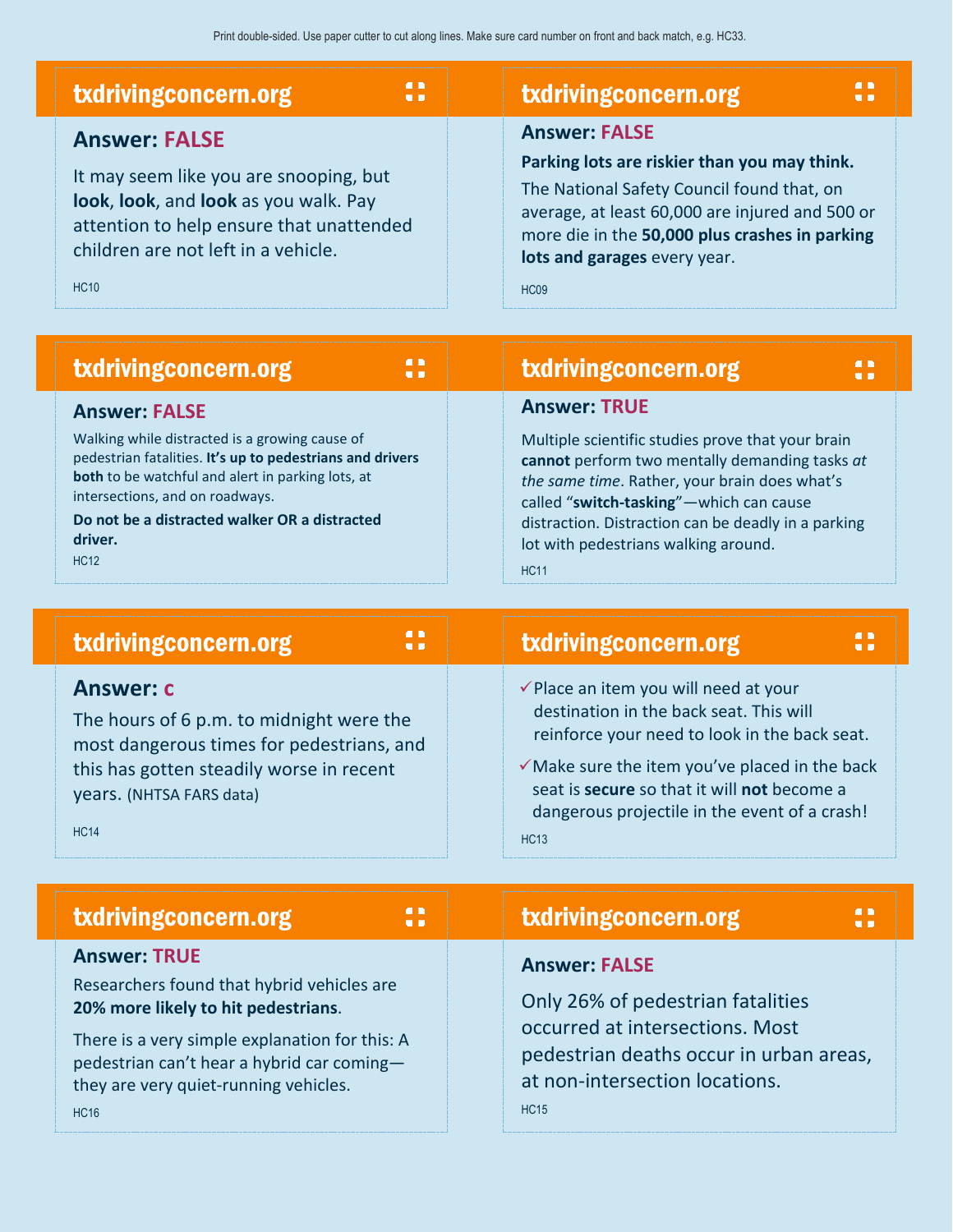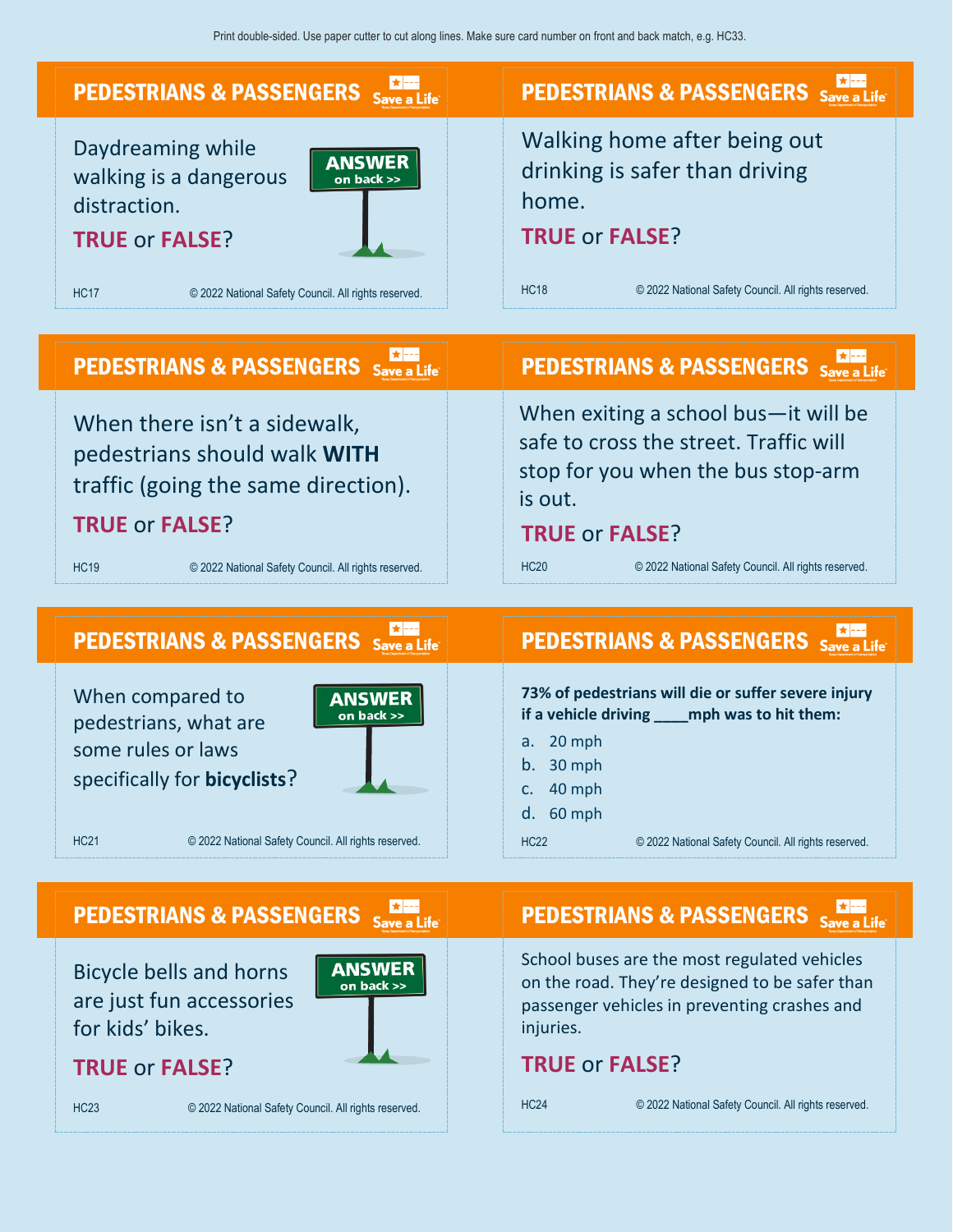| $\blacksquare$                                                                                                                                                                                                                                                                                                                                                                                                                       | $\blacksquare$                                                                                                                                                                                                                                                          |
|--------------------------------------------------------------------------------------------------------------------------------------------------------------------------------------------------------------------------------------------------------------------------------------------------------------------------------------------------------------------------------------------------------------------------------------|-------------------------------------------------------------------------------------------------------------------------------------------------------------------------------------------------------------------------------------------------------------------------|
| txdrivingconcern.org                                                                                                                                                                                                                                                                                                                                                                                                                 | txdrivingconcern.org                                                                                                                                                                                                                                                    |
| $\blacksquare$                                                                                                                                                                                                                                                                                                                                                                                                                       | $\blacksquare$                                                                                                                                                                                                                                                          |
| <b>Answer: FALSE</b><br>ALL road users need to follow safe behaviors!<br>Never drive, ride a bike, or walk along the roadway after<br>drinking or when under the influence of alcohol and/or drugs.<br>Lapses in judgement or risky behaviors such as impairment<br>from alcohol or other illegal substances, distraction, fatigue,<br>or lack of seat belt use contribute to thousands of fatal<br>crashes per year.<br><b>HC18</b> | <b>Answer: TRUE</b><br>Distraction can be more than doing another task<br>while walking.<br>Your mental state-whether impacted by thoughts<br>or emotions, not feeling well, or taking<br>medications or other substances-also may impact<br>your focus.<br><b>HC17</b> |

 $\ddot{\phantom{a}}$ 

|  | txdrivingconcern.org |
|--|----------------------|
|  |                      |

txdrivingconcern.org

will die or suffer severe injury if struck:

txdrivingconcern.org

 $\checkmark$  13% if struck at 20 mph.  $\checkmark$  40% if struck at 30 mph.  $\checkmark$  73% if struck at 40 mph.

## txdrivingconcern.org

**Answer: FALSE**

8

#### **Answer: FALSE**

A child should **NEVER ASSUME** traffic will stop for them just because a bus has its stop arm out. **ALWAYS** look both ways before crossing.

It is best for an adult to meet them on the **SAME SIDE** of the street as the bus stop, so the child does not have to cross the street alone.

**Safe speeds save lives!** Risk to pedestrians increases as driver speed increases. Percentage of pedestrians who

HC20

HC22

HC24

**Answer: c**

### txdrivingconcern.org

```
8
```
 $\blacksquare$  $\blacksquare$ 

**ALL STATES** require bicyclists on the roadway to follow the **SAME RULES** and **RESPONSIBILITIES** as motorists.

If there is no sidewalk on either side, pedestrians should walk **FACING ONCOMING** traffic. Remember to get as far to the side of the road as possible to provide additional space between yourself and oncoming cars. This way you can also make eye contact with drivers and anticipate their moves.

#### **Bicyclists must also:**

- $\checkmark$  Ride with traffic—not against.
- $\checkmark$  Yield to pedestrians—especially in crosswalks.
- $\checkmark$  Ride in bike lanes when available.

HC21

 $H<sub>C</sub>19$ 

### txdrivingconcern.org

#### **Answer: TRUE**

School buses are designed so that they're highly visible and include safety features such as flashing red lights, cross-view mirrors and stop-sign arms. In every state, stop-arm laws exist to protect children from other motorists. It is illegal for drivers to pass a stopped school bus that is dropping off or picking up passengers

#### **Answer: FALSE**

Bells and horns are useful tool for bicyclists to warn pedestrians in their path. Bicyclists should pass pedestrians with care by first announcing "on your left" and/or use a bell or horn.

**Ride responsibly, and remember to watch for pedestrians.**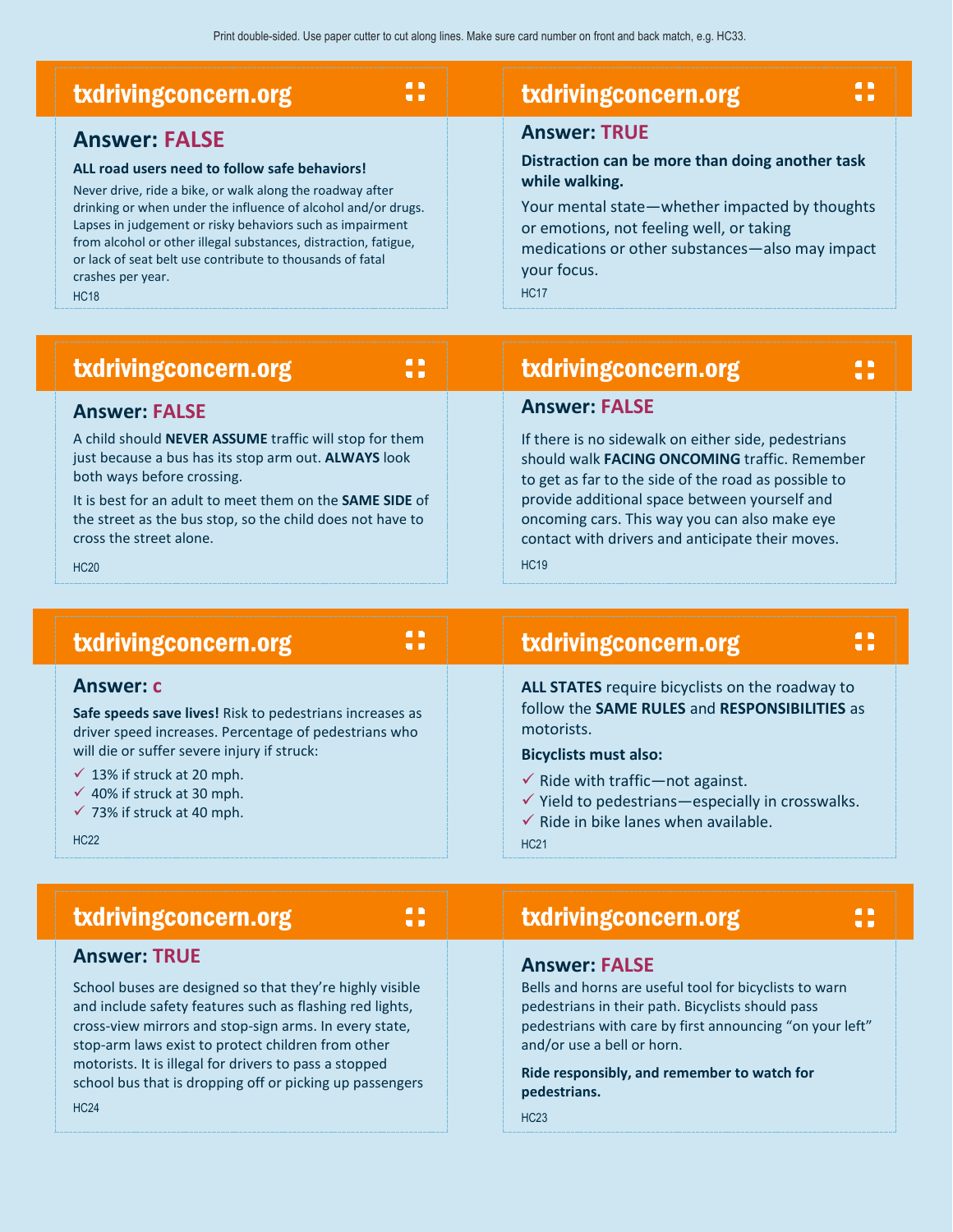